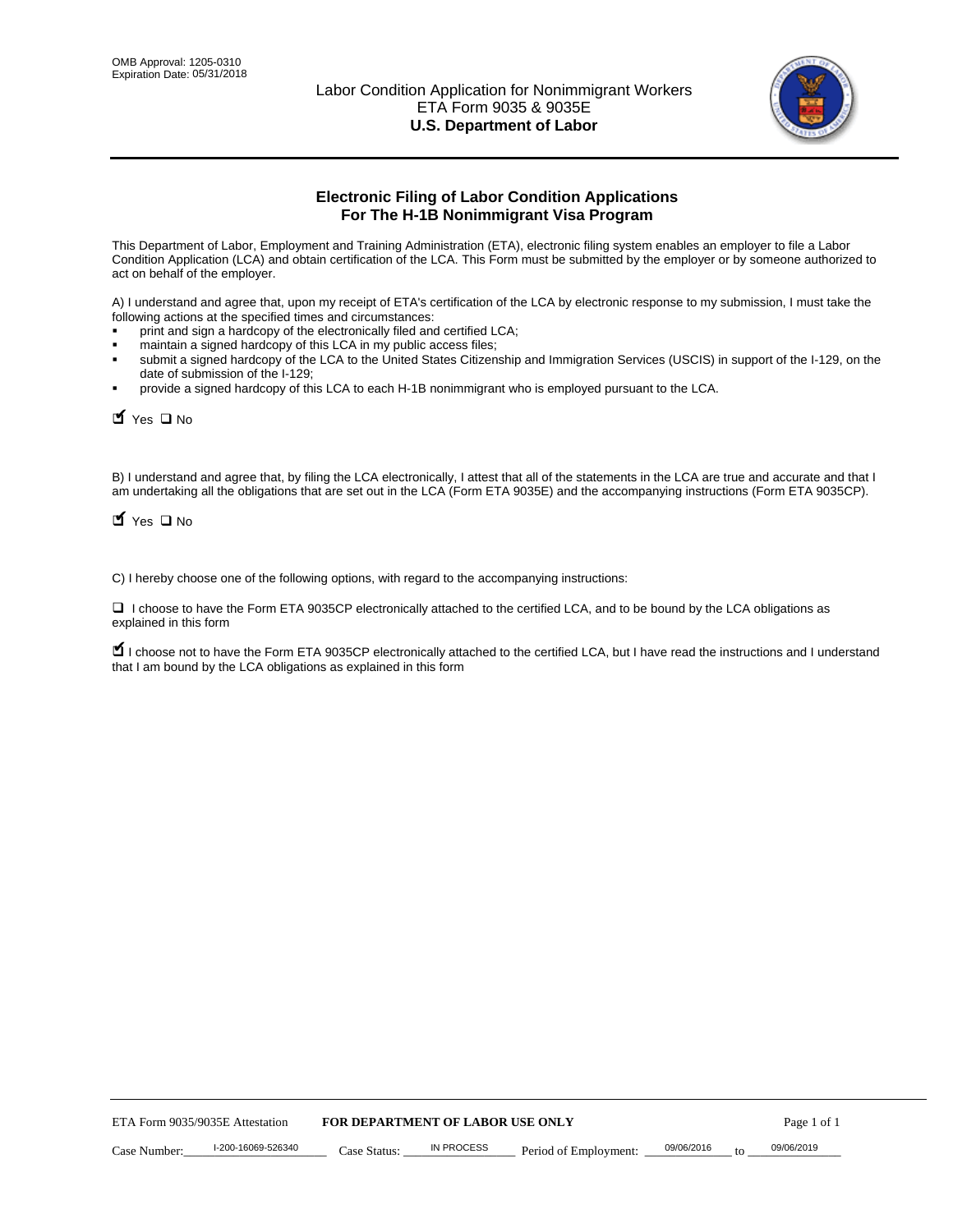# Labor Condition Application for Nonimmigrant Workers ETA Form 9035 & 9035E **U.S. Department of Labor**



*Please read and review the filing instructions carefully before completing the ETA Form 9035 or 9035E. A copy of the instructions can be found at http://www.foreignlaborcert.doleta.gov/. In accordance with Federal Regulations at 20 CFR 655.730(b), incomplete or obviously inaccurate Labor Condition Applications (LCAs) will not be certified by the Department of Labor. If the employer has received permission from the Administrator of the Office of Foreign Labor Certification to submit this form non-electronically, ALL required fields/items containing an asterisk ( \* ) must be completed as well as any fields/items where a response is conditional as indicated by the section ( § ) symbol.* 

# **A. Employment-Based Nonimmigrant Visa Information**

1. Indicate the type of visa classification supported by this application *(Write classification symbol)*: \*

# **B. Temporary Need Information**

| <b>B. Temporary Need Information</b>                                                                                                                                    |                                                            |                                              |  |  |  |
|-------------------------------------------------------------------------------------------------------------------------------------------------------------------------|------------------------------------------------------------|----------------------------------------------|--|--|--|
| 1. Job Title *<br>PROGRAMMER/ANALYST                                                                                                                                    |                                                            |                                              |  |  |  |
| 2. SOC (ONET/OES) code *<br>3. SOC (ONET/OES) occupation title *                                                                                                        |                                                            |                                              |  |  |  |
| 15-1131                                                                                                                                                                 | <b>COMPUTER PROGRAMMERS</b>                                |                                              |  |  |  |
| 4. Is this a full-time position? *                                                                                                                                      |                                                            | <b>Period of Intended Employment</b>         |  |  |  |
| $\blacksquare$ Yes<br>$\square$ No                                                                                                                                      | 5. Begin Date *<br>09/06/2016<br>(mm/dd/yyyy)              | 6. End Date *<br>09/06/2019<br>(mm/dd/yyyy)  |  |  |  |
| 7. Worker positions needed/basis for the visa classification supported by this application                                                                              |                                                            |                                              |  |  |  |
| 1                                                                                                                                                                       | Total Worker Positions Being Requested for Certification * |                                              |  |  |  |
|                                                                                                                                                                         |                                                            |                                              |  |  |  |
| Basis for the visa classification supported by this application<br>(indicate the total workers in each applicable category based on the total workers identified above) |                                                            |                                              |  |  |  |
| 1<br>a. New employment *                                                                                                                                                | 0                                                          | d. New concurrent employment *               |  |  |  |
| b. Continuation of previously approved employment *<br>0<br>without change with the same employer                                                                       | 0                                                          | e. Change in employer *                      |  |  |  |
| 0<br>c. Change in previously approved employment *                                                                                                                      | 0                                                          | f. Amended petition *                        |  |  |  |
| C. Employer Information                                                                                                                                                 |                                                            |                                              |  |  |  |
| 1. Legal business name *                                                                                                                                                |                                                            |                                              |  |  |  |
| MARLABS, INC.                                                                                                                                                           |                                                            |                                              |  |  |  |
| 2. Trade name/Doing Business As (DBA), if applicable                                                                                                                    | <b>NA</b>                                                  |                                              |  |  |  |
| 3. Address 1 *<br>1 CORPORATE PLACE SOUTH FL3                                                                                                                           |                                                            |                                              |  |  |  |
| 4. Address 2<br>NA.                                                                                                                                                     |                                                            |                                              |  |  |  |
| 5. City *                                                                                                                                                               | $\overline{6. \text{ State}}^*_{NJ}$                       | 7. Postal code *                             |  |  |  |
| <b>PISCATAWAY</b>                                                                                                                                                       |                                                            | 08854                                        |  |  |  |
| 8. Country *<br>UNITED STATES OF AMERICA                                                                                                                                | <b>NA</b>                                                  | 9. Province                                  |  |  |  |
| 10. Telephone number * 7326941000                                                                                                                                       | 11. Extension $N/A$                                        |                                              |  |  |  |
| 12. Federal Employer Identification Number (FEIN from IRS) *                                                                                                            |                                                            | 13. NAICS code (must be at least 4-digits) * |  |  |  |
| 541816287                                                                                                                                                               | 541511                                                     |                                              |  |  |  |
|                                                                                                                                                                         |                                                            |                                              |  |  |  |

#### **C. Employer Information**

| 1. Legal business name *<br>MARLABS, INC.                    |                                              |                           |
|--------------------------------------------------------------|----------------------------------------------|---------------------------|
| 2. Trade name/Doing Business As (DBA), if applicable NA      |                                              |                           |
| 3. Address 1 *<br>1 CORPORATE PLACE SOUTH FL3                |                                              |                           |
| 4. Address 2<br><b>NA</b>                                    |                                              |                           |
| 5. City *<br><b>PISCATAWAY</b>                               | 6. State *<br><b>NJ</b>                      | 7. Postal code *<br>08854 |
| 8. Country *                                                 | 9. Province                                  |                           |
| UNITED STATES OF AMERICA                                     | NA                                           |                           |
| 10. Telephone number *<br>7326941000                         | 11. Extension<br>N/A                         |                           |
| 12. Federal Employer Identification Number (FEIN from IRS) * | 13. NAICS code (must be at least 4-digits) * |                           |
| 541816287                                                    | 541511                                       |                           |

# ETA Form 9035/9035E **FOR DEPARTMENT OF LABOR USE ONLY** Page 1 of 5<br>Case Number: 1-200-16069-526340 Case Status: IN PROCESS Period of Employment: 09/06/2016 to 09/06/2019

Case Number:  $-$  1-200-16069-526340 Case Status: NPROCESS Period of Employment:  $-$  09/06/2016 to  $-$  09/06/2019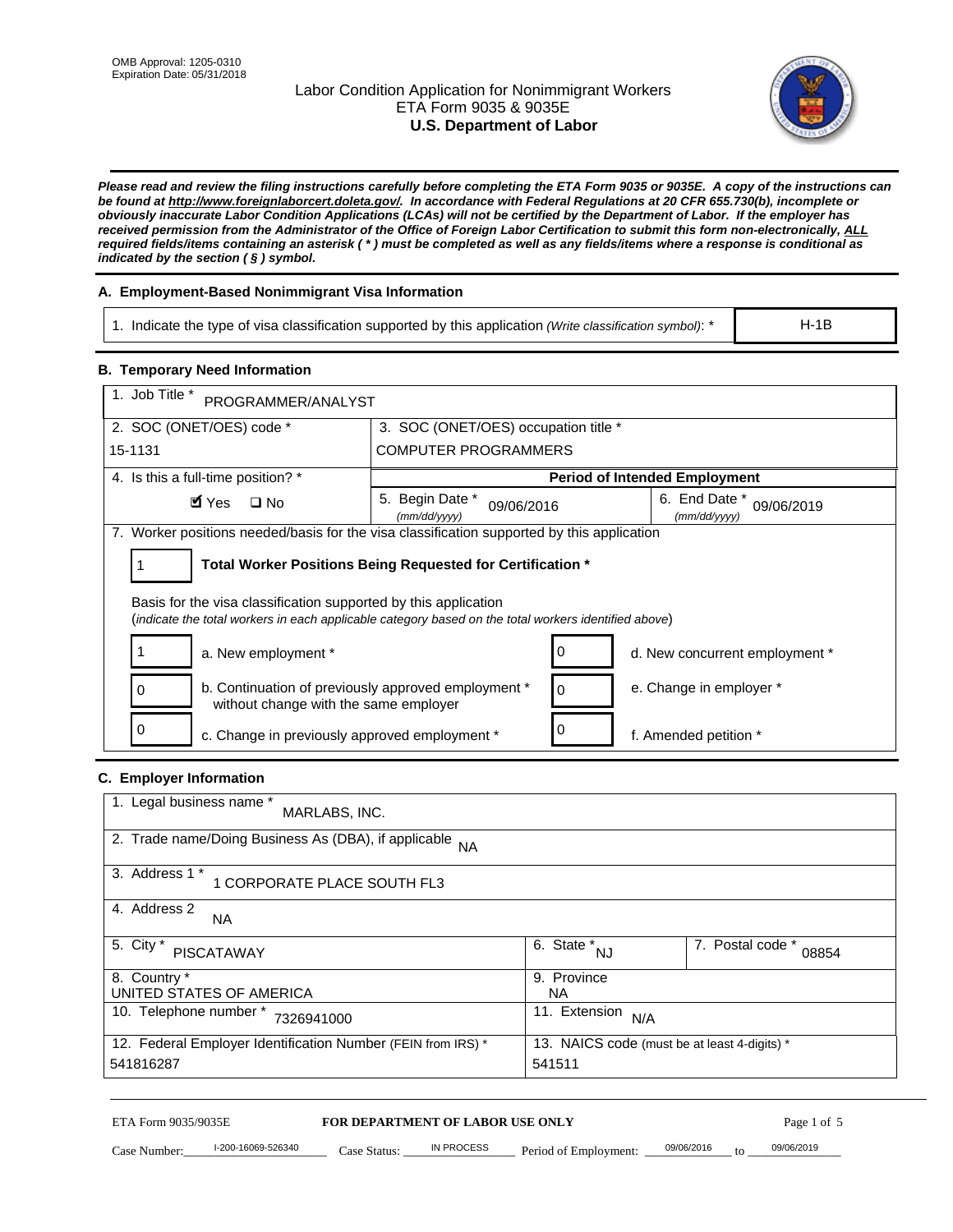

# **D. Employer Point of Contact Information**

**Important Note**: The information contained in this Section must be that of an employee of the employer who is authorized to act on behalf of the employer in labor certification matters. The information in this Section must be different from the agent or attorney information listed in Section E, unless the attorney is an employee of the employer.

| 1. Contact's last (family) name *                  | 2. First (given) name *          |                           | 3. Middle name(s) * |  |  |
|----------------------------------------------------|----------------------------------|---------------------------|---------------------|--|--|
| <b>VIDYADHARAN</b>                                 | <b>SANJAY</b>                    |                           | <b>NA</b>           |  |  |
| 4. Contact's job title *<br><b>GENERAL COUNSEL</b> |                                  |                           |                     |  |  |
| 5. Address 1 *<br>ONE CORPORATE PLACE SOUTH FL3    |                                  |                           |                     |  |  |
| 6. Address 2<br>N/A                                |                                  |                           |                     |  |  |
| 7. City *<br><b>PISCATAWAY</b>                     | $\overline{8}$ . State $*$<br>NJ | 9. Postal code *<br>08854 |                     |  |  |
| 10. Country *<br>UNITED STATES OF AMERICA          |                                  | 11. Province<br><b>NA</b> |                     |  |  |
| 12. Telephone number *<br>Extension<br>13.         |                                  | 14. E-Mail address        |                     |  |  |
| 7326941000<br>1600                                 |                                  | SANJAY@MARLABS.COM        |                     |  |  |

# **E. Attorney or Agent Information (If applicable)**

| VIDYADHARAN                                                                                                                                         | SANJAY                                                |                                           |                                          | <b>NA</b>                    |                                                      |             |
|-----------------------------------------------------------------------------------------------------------------------------------------------------|-------------------------------------------------------|-------------------------------------------|------------------------------------------|------------------------------|------------------------------------------------------|-------------|
| 4. Contact's job title * GENERAL COUNSEL                                                                                                            |                                                       |                                           |                                          |                              |                                                      |             |
| 5. Address 1 * ONE CORPORATE PLACE SOUTH FL3                                                                                                        |                                                       |                                           |                                          |                              |                                                      |             |
| 6. Address 2<br>N/A                                                                                                                                 |                                                       |                                           |                                          |                              |                                                      |             |
| 7. City * PISCATAWAY                                                                                                                                |                                                       | $\overline{\phantom{a}}$ 8. State $^*$ NJ |                                          | 9. Postal code *             | 08854                                                |             |
| 10. Country *<br>UNITED STATES OF AMERICA                                                                                                           |                                                       | 11. Province<br>NA                        |                                          |                              |                                                      |             |
| 12. Telephone number *<br>7326941000                                                                                                                | 13. Extension<br>1600                                 |                                           | 14. E-Mail address<br>SANJAY@MARLABS.COM |                              |                                                      |             |
| E. Attorney or Agent Information (If applicable)                                                                                                    |                                                       |                                           |                                          |                              |                                                      |             |
| 1. Is the employer represented by an attorney or agent in the filing of this application? *<br>If "Yes", complete the remainder of Section E below. |                                                       |                                           |                                          |                              | $\Box$ Yes                                           | <b>M</b> No |
| 2. Attorney or Agent's last (family) name §                                                                                                         | 3. First (given) name §                               |                                           |                                          |                              | 4. Middle name(s) $\sqrt{s}$                         |             |
| N/A                                                                                                                                                 | N/A                                                   |                                           |                                          | N/A                          |                                                      |             |
| 5. Address 1 $\frac{1}{9}$ N/A                                                                                                                      |                                                       |                                           |                                          |                              |                                                      |             |
| 6. Address 2<br>N/A                                                                                                                                 |                                                       |                                           |                                          |                              |                                                      |             |
| 7. City §<br>N/A                                                                                                                                    |                                                       | 8. State §<br>N/A                         |                                          | N/A                          | 9. Postal code §                                     |             |
| 10. Country §<br>N/A                                                                                                                                |                                                       | 11. Province<br>N/A                       |                                          |                              |                                                      |             |
| 12. Telephone number §                                                                                                                              | 13. Extension                                         | 14. E-Mail address                        |                                          |                              |                                                      |             |
| N/A                                                                                                                                                 | N/A                                                   | N/A                                       |                                          |                              |                                                      |             |
| 15. Law firm/Business name §                                                                                                                        |                                                       |                                           |                                          | 16. Law firm/Business FEIN § |                                                      |             |
| N/A                                                                                                                                                 |                                                       |                                           | N/A                                      |                              |                                                      |             |
| 17. State Bar number (only if attorney) §                                                                                                           |                                                       |                                           | standing (only if attorney) §            |                              | 18. State of highest court where attorney is in good |             |
| N/A                                                                                                                                                 |                                                       | N/A                                       |                                          |                              |                                                      |             |
| 19. Name of the highest court where attorney is in good standing (only if attorney) §                                                               |                                                       |                                           |                                          |                              |                                                      |             |
| N/A                                                                                                                                                 |                                                       |                                           |                                          |                              |                                                      |             |
|                                                                                                                                                     |                                                       |                                           |                                          |                              |                                                      |             |
|                                                                                                                                                     |                                                       |                                           |                                          |                              |                                                      |             |
|                                                                                                                                                     |                                                       |                                           |                                          |                              |                                                      |             |
|                                                                                                                                                     |                                                       |                                           |                                          |                              |                                                      |             |
|                                                                                                                                                     |                                                       |                                           |                                          |                              |                                                      |             |
|                                                                                                                                                     |                                                       |                                           |                                          |                              |                                                      |             |
| ETA Form 9035/9035E                                                                                                                                 |                                                       |                                           |                                          |                              |                                                      |             |
| I-200-16069-526340                                                                                                                                  | FOR DEPARTMENT OF LABOR USE ONLY<br><b>IN PROCESS</b> |                                           |                                          | 09/06/2016                   | Page 2 of 5<br>09/06/2019                            |             |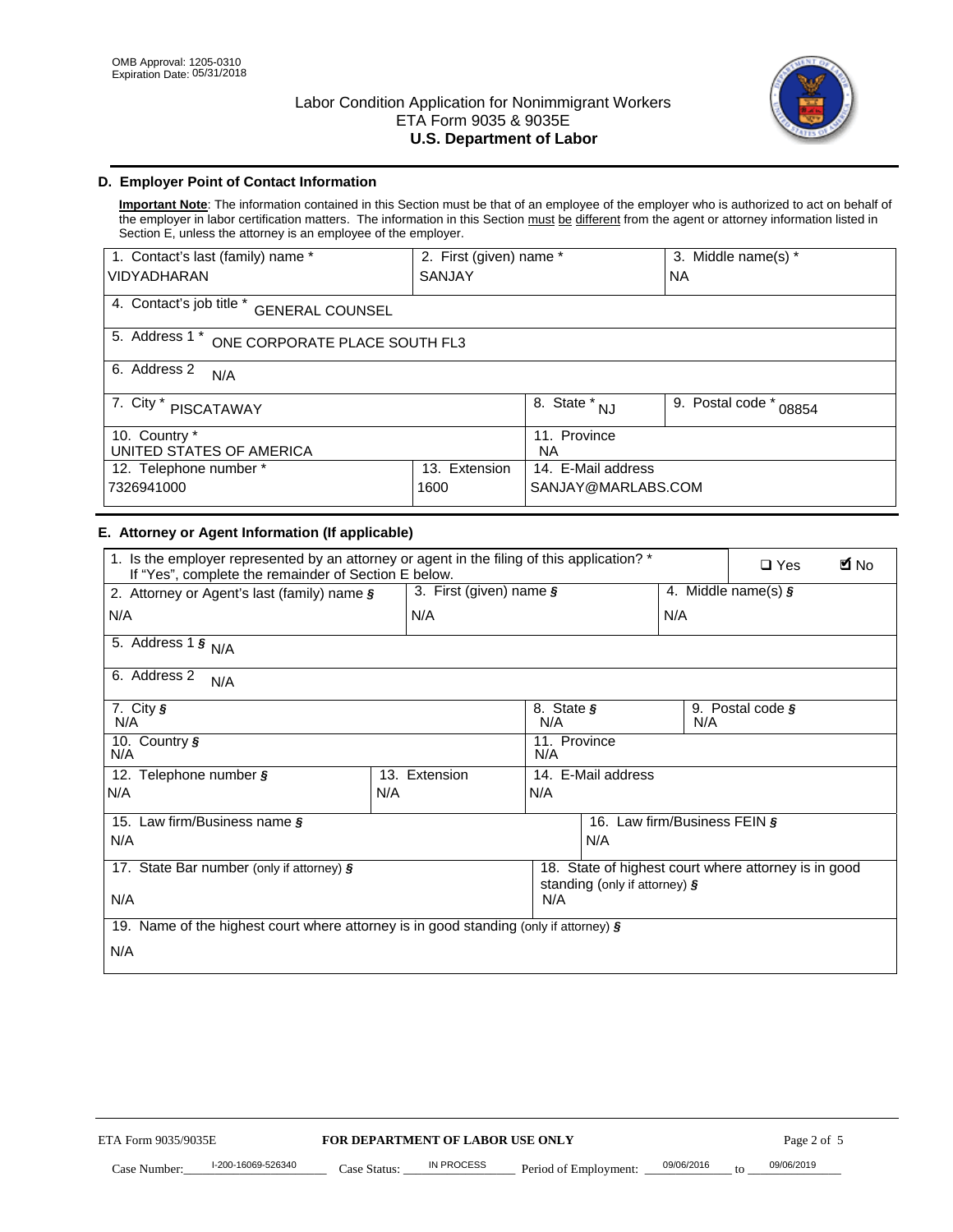**F. Rate of Pay** 

# Labor Condition Application for Nonimmigrant Workers ETA Form 9035 & 9035E **U.S. Department of Labor**



| <b>F.</b> Rate of Pay       |                                                     |
|-----------------------------|-----------------------------------------------------|
| 1. Wage Rate (Required)     | 2. Per: (Choose only one) *                         |
| 70400.00<br>From: \$<br>$*$ | □ Month ■ Year<br>□ Week □ Bi-Weekly<br>$\Box$ Hour |
| N/A<br>To: \$               |                                                     |

## **G. Employment and Prevailing Wage Information**

#### *a. Place of Employment 1*

| From: \$                                                                                                                                                                                                                                                                                                                                                                                                                                                                                                                                                                                                                                                                                                                                                                                                                                                              | 70400.00<br>$\ast$<br>To: $\S$<br>N/A                                                                                                                                                                                                                                                                                                                                                                                                                                                                                                                                                                                                                                                                                                | $\Box$ Hour                                                                           | $\Box$ Week $\Box$ Bi-Weekly                                  | $\blacksquare$ Year<br>$\Box$ Month |
|-----------------------------------------------------------------------------------------------------------------------------------------------------------------------------------------------------------------------------------------------------------------------------------------------------------------------------------------------------------------------------------------------------------------------------------------------------------------------------------------------------------------------------------------------------------------------------------------------------------------------------------------------------------------------------------------------------------------------------------------------------------------------------------------------------------------------------------------------------------------------|--------------------------------------------------------------------------------------------------------------------------------------------------------------------------------------------------------------------------------------------------------------------------------------------------------------------------------------------------------------------------------------------------------------------------------------------------------------------------------------------------------------------------------------------------------------------------------------------------------------------------------------------------------------------------------------------------------------------------------------|---------------------------------------------------------------------------------------|---------------------------------------------------------------|-------------------------------------|
| G. Employment and Prevailing Wage Information<br>Important Note: It is important for the employer to define the place of intended employment with as much geographic specificity as possible<br>The place of employment address listed below must be a physical location and cannot be a P.O. Box. The employer may use this section<br>to identify up to three (3) physical locations and corresponding prevailing wages covering each location where work will be performed and<br>the electronic system will accept up to 3 physical locations and prevailing wage information. If the employer has received approval from the<br>Department of Labor to submit this form non-electronically and the work is expected to be performed in more than one location, an<br>attachment must be submitted in order to complete this section.<br>a. Place of Employment 1 |                                                                                                                                                                                                                                                                                                                                                                                                                                                                                                                                                                                                                                                                                                                                      |                                                                                       |                                                               |                                     |
| 1. Address 1 *<br>1 FREEDOM VALLEY DR<br>2. Address 2                                                                                                                                                                                                                                                                                                                                                                                                                                                                                                                                                                                                                                                                                                                                                                                                                 |                                                                                                                                                                                                                                                                                                                                                                                                                                                                                                                                                                                                                                                                                                                                      |                                                                                       |                                                               |                                     |
| 3. City $*$<br><b>OAKS</b><br>5. State/District/Territory *<br>PA                                                                                                                                                                                                                                                                                                                                                                                                                                                                                                                                                                                                                                                                                                                                                                                                     |                                                                                                                                                                                                                                                                                                                                                                                                                                                                                                                                                                                                                                                                                                                                      |                                                                                       | 4. County *<br>MONTGOMERY COUNTY<br>6. Postal code *<br>19456 |                                     |
| 7. Agency which issued prevailing wage §<br>N/A                                                                                                                                                                                                                                                                                                                                                                                                                                                                                                                                                                                                                                                                                                                                                                                                                       | Prevailing Wage Information (corresponding to the place of employment location listed above)                                                                                                                                                                                                                                                                                                                                                                                                                                                                                                                                                                                                                                         | N/A                                                                                   | 7a. Prevailing wage tracking number (if applicable) §         |                                     |
| 8. Wage level *<br>$\Box$<br>9. Prevailing wage *<br>S<br>11. Prevailing wage source (Choose only one) *                                                                                                                                                                                                                                                                                                                                                                                                                                                                                                                                                                                                                                                                                                                                                              | $\mathbf{K}$ II<br>$\Box$<br>III<br>70304.00                                                                                                                                                                                                                                                                                                                                                                                                                                                                                                                                                                                                                                                                                         | $\Box$ IV<br>$\Box$ N/A<br>10. Per: (Choose only one) *<br>$\Box$ Hour<br>$\Box$ Week | □ Bi-Weekly                                                   | ■ Year<br>$\Box$ Month              |
| 11a. Year source published *<br>2015                                                                                                                                                                                                                                                                                                                                                                                                                                                                                                                                                                                                                                                                                                                                                                                                                                  | <b>¤</b> OES<br><b>CBA</b><br>$\Box$<br>11b. If "OES", and SWA/NPC did not issue prevailing wage OR "Other" in question 11,<br>specify source $\boldsymbol{\S}$<br>OFLC ONLINE DATA CENTER                                                                                                                                                                                                                                                                                                                                                                                                                                                                                                                                           | □ SCA<br>DBA<br>$\Box$                                                                | □                                                             | Other                               |
| H. Employer Labor Condition Statements<br><b>Important Note:</b> In order for your application to be processed, you MUST read Section H of the Labor Condition Application - General<br>Instructions Form ETA 9035CP under the heading "Employer Labor Condition Statements" and agree to all four (4) labor condition statements<br>summarized below:<br>(1)<br>(2)<br>workers similarly employed.<br>(3)<br>employment.<br>(4)<br>1. I have read and agree to Labor Condition Statements 1, 2, 3, and 4 above and as fully explained in Section H<br>of the Labor Condition Application - General Instructions - Form ETA 9035CP. *                                                                                                                                                                                                                                 | Wages: Pay nonimmigrants at least the local prevailing wage or the employer's actual wage, whichever is higher, and pay for non-<br>productive time. Offer nonimmigrants benefits on the same basis as offered to U.S. workers.<br><b>Working Conditions:</b> Provide working conditions for nonimmigrants which will not adversely affect the working conditions of<br>Strike, Lockout, or Work Stoppage: There is no strike, lockout, or work stoppage in the named occupation at the place of<br>Notice: Notice to union or to workers has been or will be provided in the named occupation at the place of employment. A copy of<br>this form will be provided to each nonimmigrant worker employed pursuant to the application. |                                                                                       |                                                               | <b>Ø</b> Yes<br>$\square$ No        |
| ETA Form 9035/9035E<br>I-200-16069-526340<br>Case Number:                                                                                                                                                                                                                                                                                                                                                                                                                                                                                                                                                                                                                                                                                                                                                                                                             | <b>FOR DEPARTMENT OF LABOR USE ONLY</b><br>IN PROCESS<br>Case Status: .                                                                                                                                                                                                                                                                                                                                                                                                                                                                                                                                                                                                                                                              | Period of Employment:                                                                 | 09/06/2016                                                    | Page 3 of 5<br>09/06/2019           |

#### **H. Employer Labor Condition Statements**

- (1) **Wages:** Pay nonimmigrants at least the local prevailing wage or the employer's actual wage, whichever is higher, and pay for nonproductive time. Offer nonimmigrants benefits on the same basis as offered to U.S. workers.
- (2) **Working Conditions:** Provide working conditions for nonimmigrants which will not adversely affect the working conditions of workers similarly employed.
- (3) **Strike, Lockout, or Work Stoppage:** There is no strike, lockout, or work stoppage in the named occupation at the place of employment.
- (4) **Notice:** Notice to union or to workers has been or will be provided in the named occupation at the place of employment. A copy of this form will be provided to each nonimmigrant worker employed pursuant to the application.

| 1. I have read and agree to Labor Condition Statements 1, 2, 3, and 4 above and as fully explained in Section H | $\blacksquare$ Yes $\square$ No |  |
|-----------------------------------------------------------------------------------------------------------------|---------------------------------|--|
| of the Labor Condition Application – General Instructions – Form ETA 9035CP. *                                  |                                 |  |

| ETA Form 9035/9035E |                    |              | <b>FOR DEPARTMENT OF LABOR USE ONLY</b> |                       |            |        | Page 3 of 5 |
|---------------------|--------------------|--------------|-----------------------------------------|-----------------------|------------|--------|-------------|
| Case Number:        | l-200-16069-526340 | Case Status: | IN PROCESS                              | Period of Employment: | 09/06/2016 | $10 -$ | 09/06/2019  |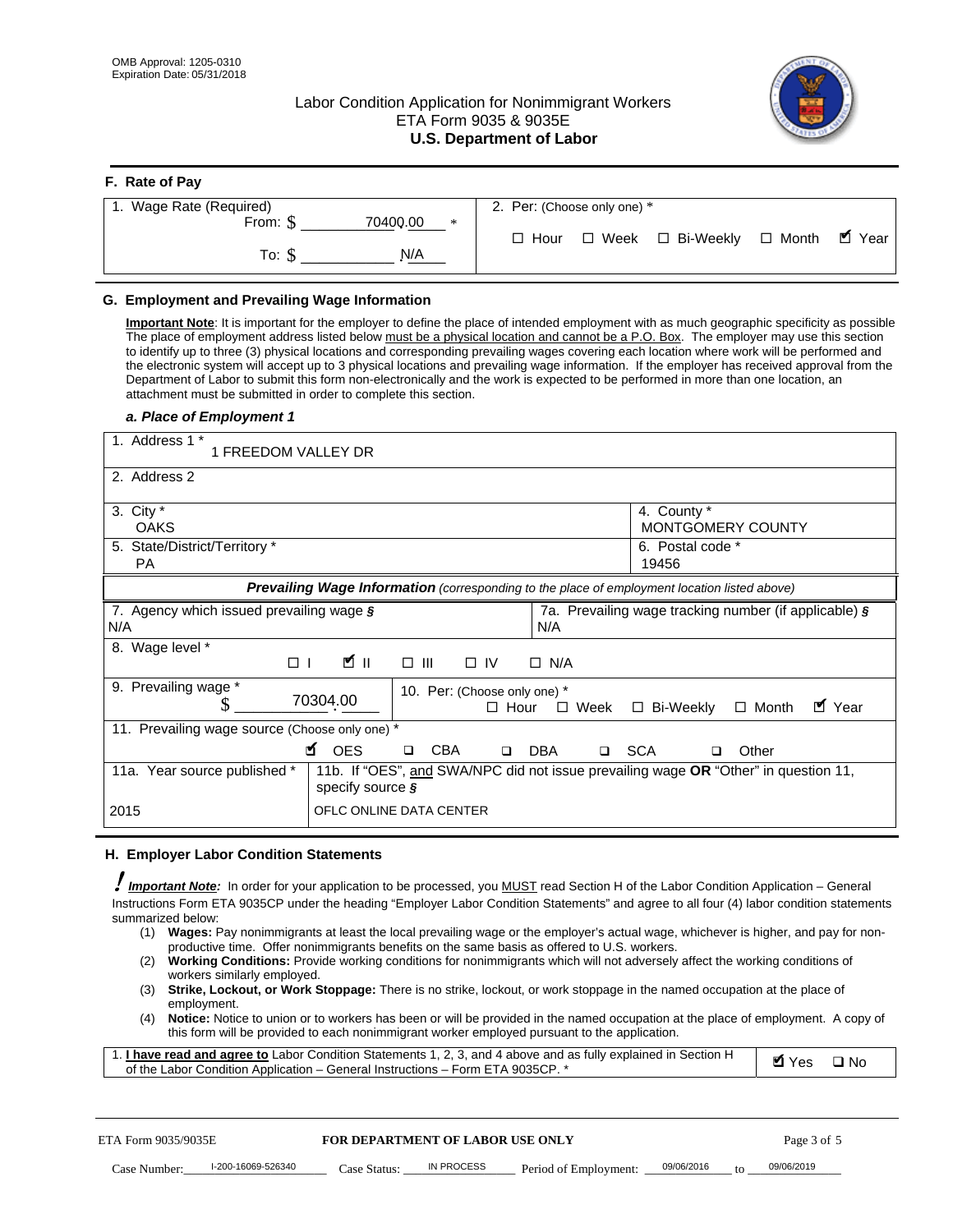

#### **I. Additional Employer Labor Condition Statements – H-1B Employers ONLY**

!**Important Note***:* In order for your H-1B application to be processed, you MUST read Section I – Subsection 1 of the Labor Condition Application – General Instructions Form ETA 9035CP under the heading "Additional Employer Labor Condition Statements" and answer the questions below.

#### *a. Subsection 1*

| 1. Is the employer H-1B dependent? $\S$                                                                                                                                                                                                 | Myes                                          | $\Box$ No              |  |
|-----------------------------------------------------------------------------------------------------------------------------------------------------------------------------------------------------------------------------------------|-----------------------------------------------|------------------------|--|
| 2. Is the employer a willful violator? $\frac{1}{2}$                                                                                                                                                                                    | $\Box$ Yes                                    | <b>M</b> <sub>No</sub> |  |
| 3. If "Yes" is marked in questions 1.1 and/or 1.2, you must answer "Yes" or "No" regarding whether the<br>employer will use this application ONLY to support H-1B petitions or extensions of status for exempt H-1B<br>nonimmigrants? § | $\blacksquare$ Yes $\square$ No $\square$ N/A |                        |  |

**If you marked "Yes" to questions I.1 and/or I.2 and "No" to question I.3, you MUST read Section I – Subsection 2 of the Labor Condition Application – General Instructions Form ETA 9035CP under the heading "Additional Employer Labor Condition Statements" and indicate your agreement to all three (3) additional statements summarized below.** 

#### *b. Subsection 2*

- A. **Displacement:** Non-displacement of the U.S. workers in the employer's workforce
- B. **Secondary Displacement:** Non-displacement of U.S. workers in another employer's workforce; and
- C. **Recruitment and Hiring:** Recruitment of U.S. workers and hiring of U.S. workers applicant(s) who are equally or better qualified than the H-1B nonimmigrant(s).

| 4. I have read and agree to Additional Employer Labor Condition Statements A, B, and C above and as fully       |            |      |
|-----------------------------------------------------------------------------------------------------------------|------------|------|
| explained in Section I – Subsections 1 and 2 of the Labor Condition Application – General Instructions Form ETA | $\Box$ Yes | ⊡ No |
| 9035CP. $\frac{5}{9}$                                                                                           |            |      |

# **J. Public Disclosure Information**

!**Important Note***:* You must select from the options listed in this Section.

| Public disclosure information will be kept at: * | Employer's principal place of business<br>$\Box$ Place of employment |
|--------------------------------------------------|----------------------------------------------------------------------|
|--------------------------------------------------|----------------------------------------------------------------------|

#### **K. Declaration of Employer**

*By signing this form, I, on behalf of the employer, attest that the information and labor condition statements provided are true and accurate;*  that I have read sections H and I of the Labor Condition Application – General Instructions Form ETA 9035CP, and that I agree to comply with *the Labor Condition Statements as set forth in the Labor Condition Application – General Instructions Form ETA 9035CP and with the Department of Labor regulations (20 CFR part 655, Subparts H and I). I agree to make this application, supporting documentation, and other records available to officials of the Department of Labor upon request during any investigation under the Immigration and Nationality Act. Making fraudulent representations on this Form can lead to civil or criminal action under 18 U.S.C. 1001, 18 U.S.C. 1546, or other provisions of law.* 

| 1. Last (family) name of hiring or designated official * | 2. First (given) name of hiring or designated official * |                                 | 3. Middle initial * |
|----------------------------------------------------------|----------------------------------------------------------|---------------------------------|---------------------|
| <b>VIDYADHARAN</b>                                       | <b>SANJAY</b>                                            |                                 | <b>NA</b>           |
| 4. Hiring or designated official title *                 |                                                          |                                 |                     |
| <b>GENERAL COUNSEL</b>                                   |                                                          |                                 |                     |
| 5. Signature *                                           |                                                          | 6. Date signed *                |                     |
|                                                          |                                                          |                                 |                     |
|                                                          |                                                          |                                 |                     |
|                                                          |                                                          |                                 |                     |
|                                                          |                                                          |                                 |                     |
| ETA Form 9035/9035E                                      | FOR DEPARTMENT OF LABOR USE ONLY                         |                                 | Page 4 of 5         |
| I-200-16069-526340<br>Case Number<br>Case Status:        | IN PROCESS<br>Period of Employment:                      | 09/06/2016<br>$\mathsf{t} \cap$ | 09/06/2019          |